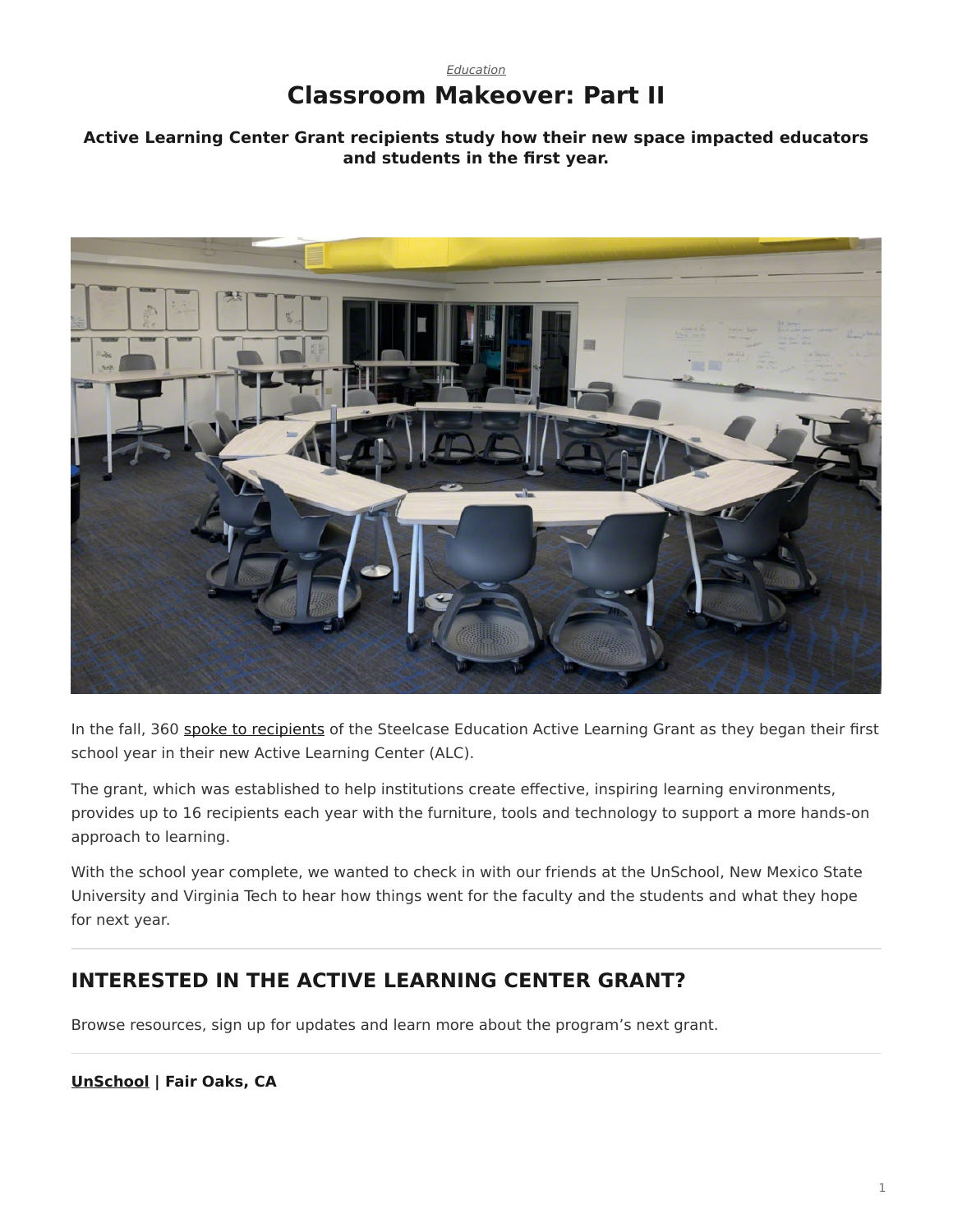

The UnSchool was designed to be a more [open environment](https://www.steelcase.com/spaces-inspiration/active-learning-spaces-in-between-spaces/) for students who struggled in a traditional classroom setting. And while students were encouraged to work in groups and interact with their peers, the clunky, heavy furniture couldn't keep up, causing students to stay siloed.

In their new ALC, the UnSchool students are always on the move.

"Many students have taken the lead in designing new [classroom configurations](https://www.steelcase.com/spaces-inspiration/active-learning-spaces-classrooms/) since they can move the furniture with ease," says Principal Gabriel Cooper. "Teachers have found the space to be very functional and the furniture to be well-constructed and durable. One even commented it still looks brand new, after a year."

Filled with comfortable, stylish pieces that are inviting and easy to move, the ALC has become the most popular place in school. "Whether the space is used for meetings, testing, presentations or group activities, the furniture allows the space to be adapted and configured in different ways to support users," says Cooper.

How did the new space impact the students' progress?

For Cooper, the most surprising takeaway this year was how much students and teachers genuinely liked being in the space. "The ALC creates a vibrant and flexible space for students to conduct their learning. Students and teachers seek out the environment and want to find new, constructive ways to use the space," says Cooper. "They enjoy moving the furniture into new configurations that support their individual learning styles. The speed at which each configuration can be switched allows for seamless transitions between activities."

So, what's next for the UnSchool's Active Learning Center?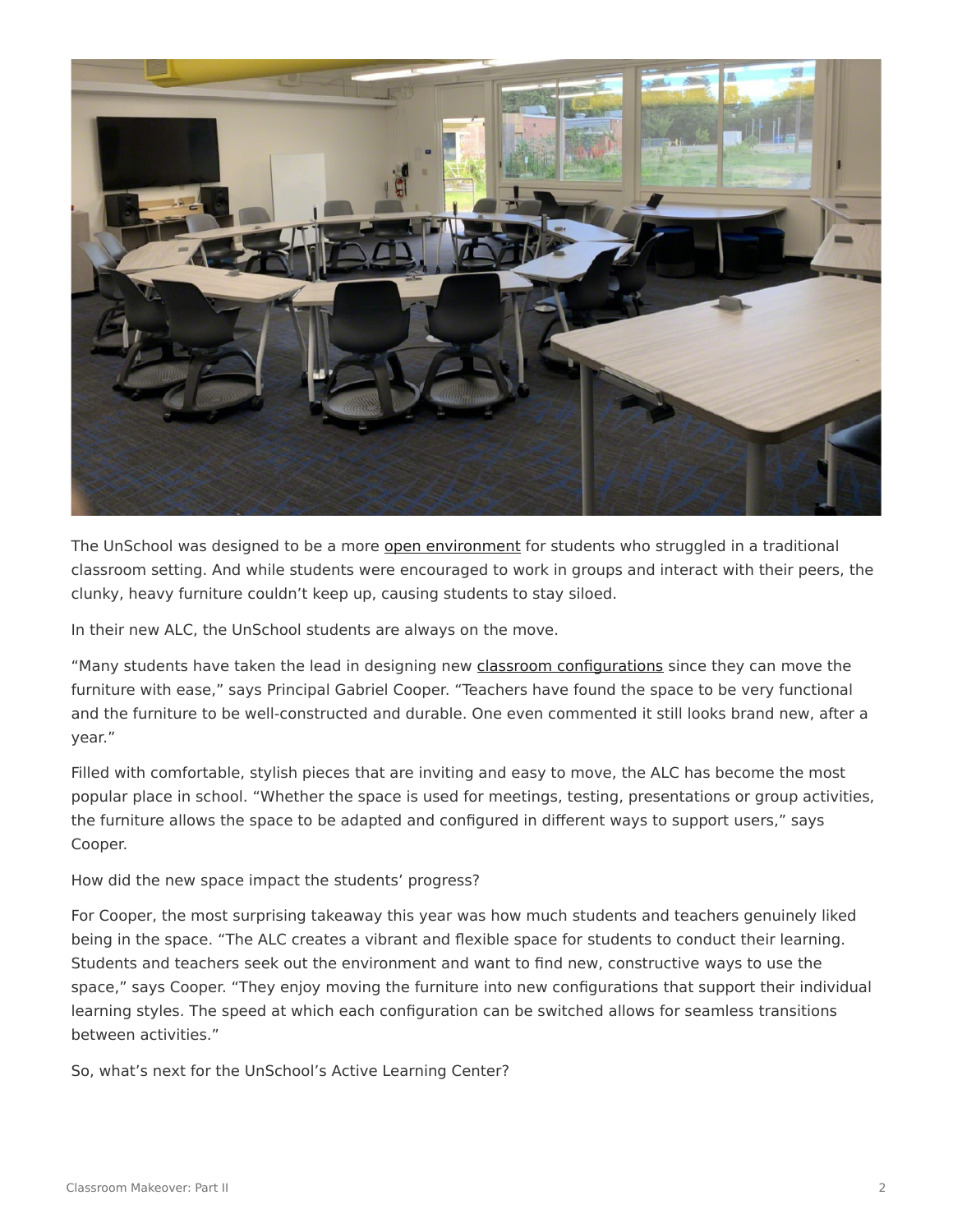"We plan to continue to explore new configurations with the furniture. We also want to see how the ALC can support students and teachers with their own personal learning goals. Next year will be our first with a senior class. As part of their leadership development, we'll be putting them in charge of running lessons for their peers. Designing the furniture layout will be a big part of that," says Cooper.

**[New Mexico State University](https://nmsu.edu/) | Las Cruces, NM**



New Mexico State University recently revamped its Engineering 100 course to have more team-focused work and group design challenges in an effort to increase retention. Faculty decided it was the perfect course to offer in their new ALC.

"It's been really, really great," says Elizabeth Howard, program manager of student affairs for the NMSU College of Engineering. "Students prefer the ALC to any other classroom because it allows them to work better and more easily in teams. And a lot of our teachers have been begging to use it."

Howard says the room allows teachers to easily move around, reaching everyone in the class more easily, which pulls secluded students out of their shells. "It really enhances teamwork and allows it to happen very naturally. It prevents students from working in silos, and forces the ones who'd normally sit in the back to engage because there's no longer a back of the classroom," she adds.

### **This group of students has been the most engaged group of students I've seen since I started teaching this course in 2012.**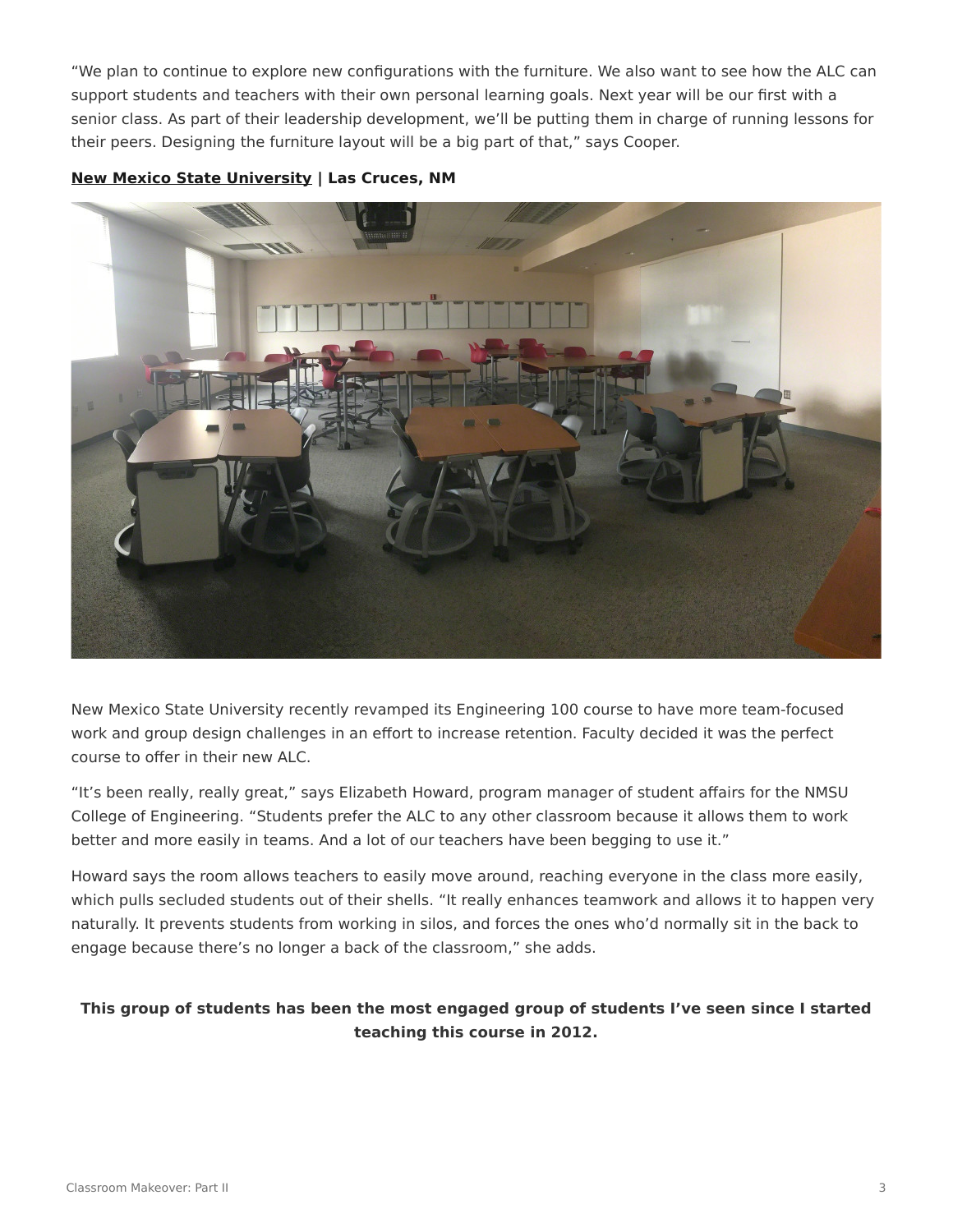Howard received positive feedback from students and faculty alike."This group of students has been the most engaged group of students I've seen since I started teaching this course in 2012. The room empowers them to engage with the problems being presented in class and easily share with their peers. It allows me to engage them in different ways rather than just standing in front of the room. I can go to the different break-out tables or different whiteboards in the room, or give them direct feedback on their individual whiteboards," says one associate professor.

Because of the overwhelming response to the new space, the faculty was able to use alumni funding to create a second ALC in January, and are getting a third one this summer.

"It's a very popular place on campus. One ALC has secured funding for more rooms. Alumni have seen what a positive impact the space has had on our students. And, teachers from other departments are going to apply for the grant next year," Howard says.

#### **[Virginia Tech](https://vt.edu/) | Blacksburg, VA**



With the help of the Active Learning Center Grant, the faculty at Virginia Tech was able to upgrade a 20-year-old computer lab into a modern, living laboratory that could support the hands-on work their curriculum now requires.

"The students are more comfortable in the space. First, they're physically comfortable because the seating is more plush than what was there before. But, they're also more relaxed to just come in and use the facility to do general work at any time. They're using couches, tables and extra chairs for group work outside of class, " says Les Fuller, Senior Research Associate at Virginia Tech.